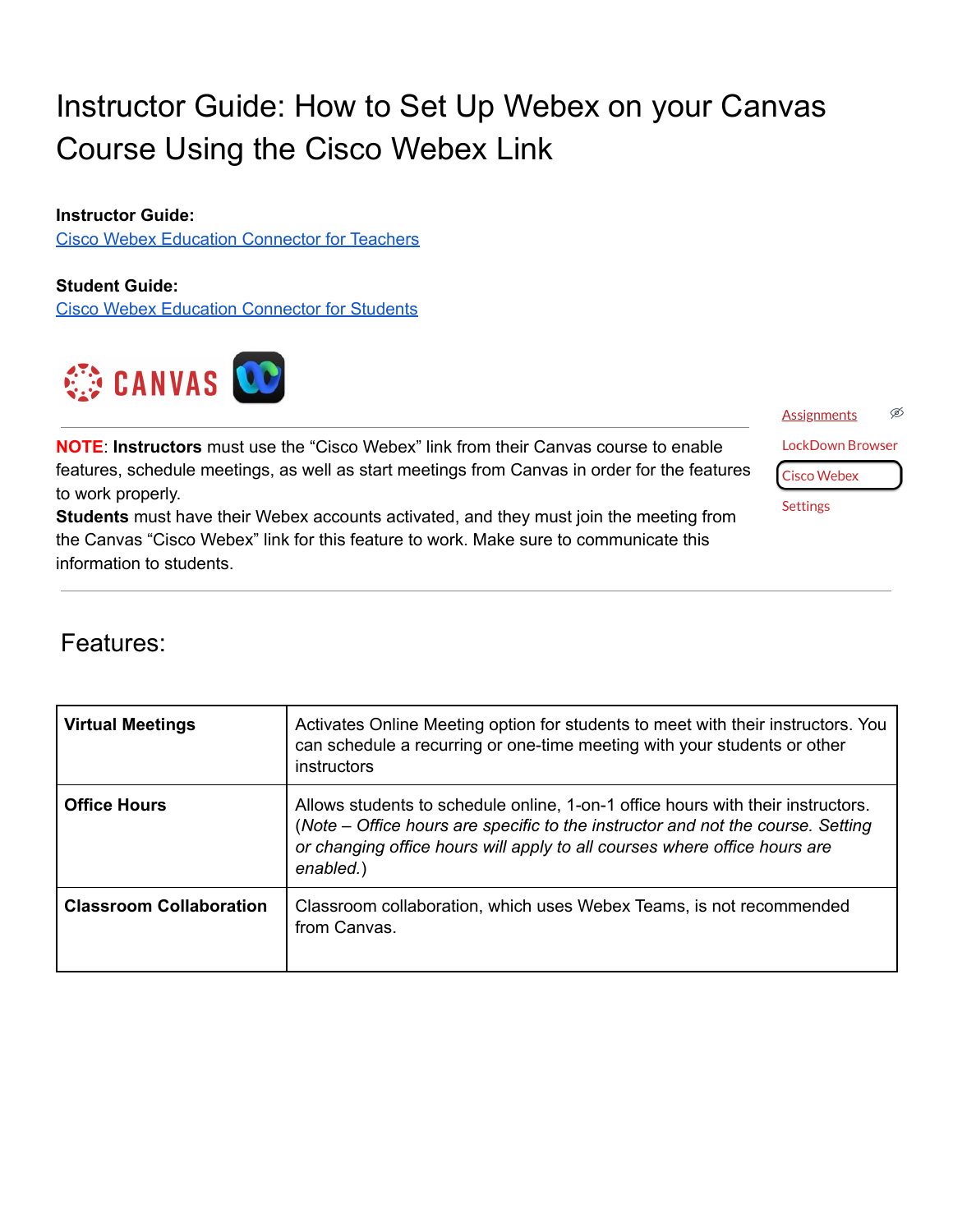### Setup:

Login to [Canvas](http://ramapo.instructure.com) and navigate to your course, and select the "Cisco Webex" link on your course navigation, also referred to as the Cisco Webex Education Connector. This may take up to 15-20 seconds for the page load, so be patient.

Go to "Setup" > "choose your features" > select the desired Webex features, > click "apply" to save your selection.

| Choose your features                             | Apply |
|--------------------------------------------------|-------|
| Select the features you would like to be visible |       |
| to yourself and the other students of this       |       |
| course.                                          |       |
|                                                  |       |
| Classroom Collaboration                          |       |
| <b>Virtual Meetings</b>                          |       |
| Office Hours                                     |       |
|                                                  |       |

**Time Zone** - to change the time zone, select from the drop down menu, and click the "save" button.

| Time Zone<br>Select the timezone for your course | Save |
|--------------------------------------------------|------|
| GMT-04:00, Eastern (New York)                    |      |

**Authorize with LMS** - select "authorize" and enter your Webex login and password when prompted. This is done once.

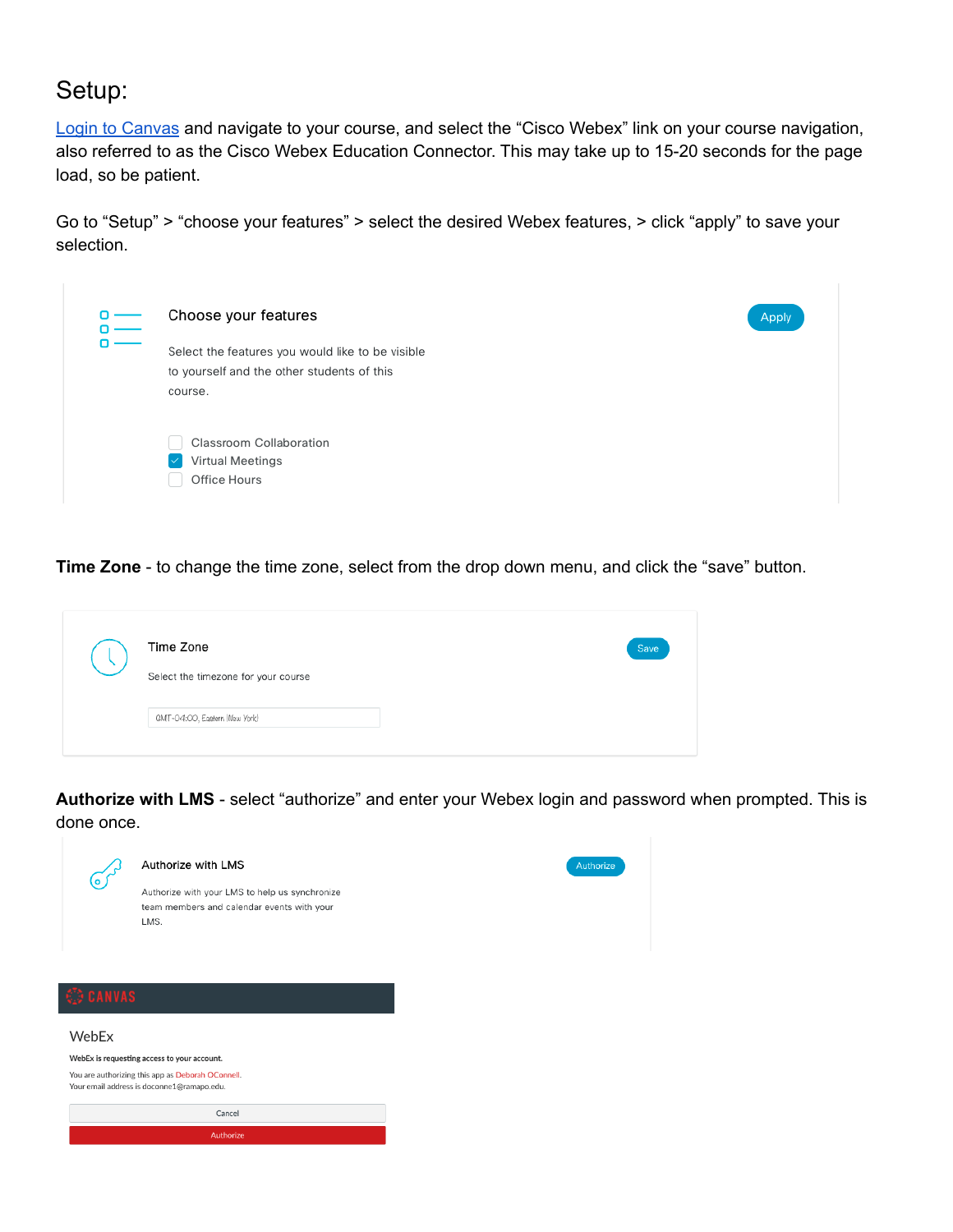**Reminder Bot** - Turn this on if you want to enable reminders for virtual sessions for instructors and students.

| <b>Reminder Bot</b>                         | Turn On |
|---------------------------------------------|---------|
| The Reminder Bot posts a message into the   |         |
| Webex Teams space before a Webex meeting is |         |
| about to start for that class.              |         |

**Webex Meetings Attendance Grading**: Students can automatically be awarded participation points when they attend a class or meeting. Turn on attendance grading by selecting "**Turn on**." **PLEASE NOTE: THIS ATTENDANCE GRADING FEATURE CANNOT BE TURNED OFF ONCE IT IS TURNED ON!** The only option to cancel out this feature would be to give a value of 0 points in the gradebook.

|  | Webex Meetings Attendance Grading                                                                                                           | Turn on |
|--|---------------------------------------------------------------------------------------------------------------------------------------------|---------|
|  | Set up grading for Webex Meeting Attendance<br>for the selected course. To begin, you need to<br>turn on Webex Meetings Attendance Grading. |         |
|  | Your setup is done for this course.                                                                                                         |         |

Webex Virtual Meetings

Once you have enabled virtual meetings (see setup above), you are ready to schedule and start meetings from Canvas. From the "Cisco Webex" link in Canvas select "Virtual Meetings" > "New Meeting" button.

| <b>Virtual Meetings</b> | Setup<br>Analytics |            |          |      | alala<br>Cisco<br>Support 子  |
|-------------------------|--------------------|------------|----------|------|------------------------------|
| Meetings                |                    |            |          |      | New Meeting                  |
| Upcoming                | Past Meetings      | Recordings |          |      | Filters $\mathbf{\check{v}}$ |
| Name                    |                    | Host       | Duration | Date | Action                       |

Click "Sign in with Webex" and enter your Webex account credentials.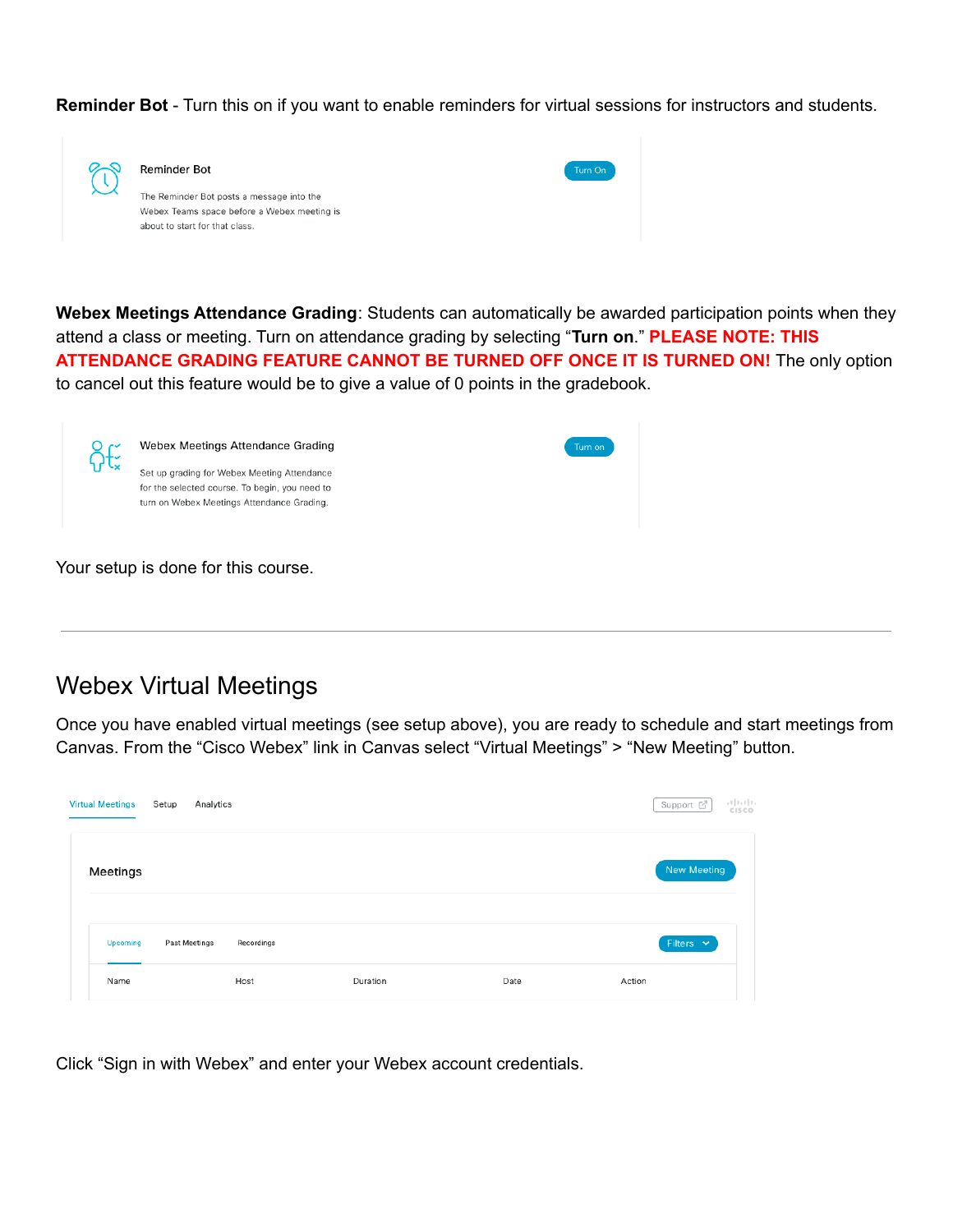| <b>Virtual Meetings</b> | Setup | Analytics                        | Support 了 | $\frac{1}{2}$ |
|-------------------------|-------|----------------------------------|-----------|---------------|
|                         |       |                                  |           |               |
|                         |       |                                  |           |               |
|                         |       |                                  |           |               |
|                         |       | $\overline{\mathbf{0}}$          |           |               |
|                         |       |                                  |           |               |
|                         |       | Sign in with your Webex Meetings |           |               |
|                         |       | account to continue.             |           |               |
|                         |       |                                  |           |               |
|                         |       |                                  |           |               |
|                         |       | Sign in with Webex               |           |               |
|                         |       |                                  |           |               |

Click "Accept" to proceed and allow Webex access to your meeting permissions indicated.



Enter the meeting details (name, date, time, duration, recurring, etc.), review advanced options, and click "create meeting".

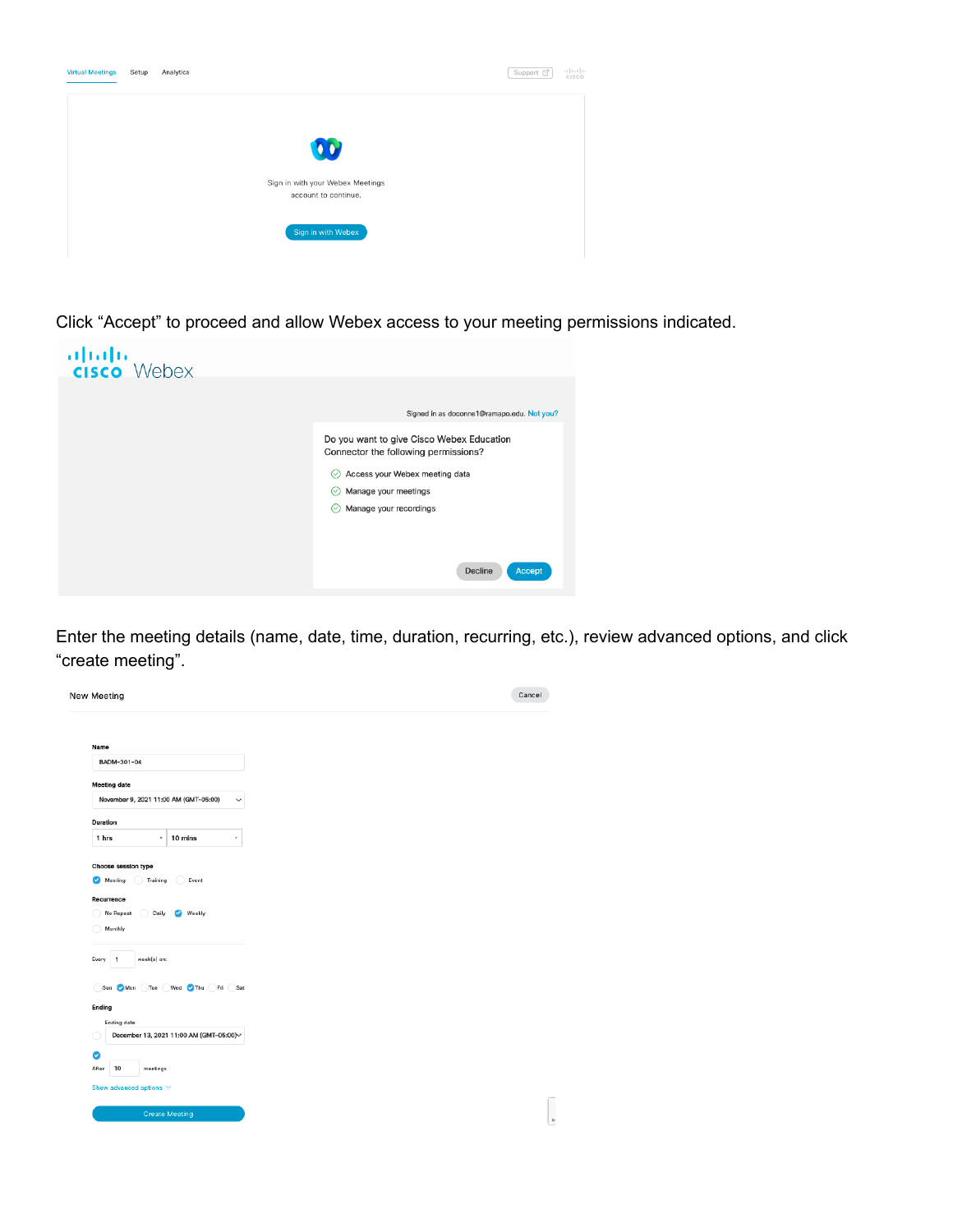After your meeting has been created, it will appear in "Upcoming" meetings, and on the Canvas calendar. Links are also visible to view "Past Meetings" and "Recordings". (If grading is enabled in the Cisco Webex setup, "past meetings" will show class attendance.)

Click the "Start" button to begin your meeting; "Edit" to make changes, or "Delete" meetings.

| Meetings                         |            |                |                       | New Meeting             |
|----------------------------------|------------|----------------|-----------------------|-------------------------|
| <b>Upcoming</b><br>Past Meetings | Recordings |                |                       | Filters $\vee$          |
| Name                             | Host       | Duration       | Date                  | Action                  |
| BADM-301-04                      |            | 1 hour 10 mins | Nov 09, 2021 11:20 am | Delete<br>Edit<br>Start |

**Notes**: Recurring meetings are not visible until the first meeting has ended. If you delete a recurring meeting series, the past meeting recordings for the series will also get deleted.

#### **Inviting a Guest**

The guest needs to get added from the Webex side (not from Canvas).

Login to ramapo.webex.com.

Locate the class meeting on your list of upcoming meetings.

Click the meeting title, which will open a page with the meeting details.

On the right column where it says "Who is Invited" enter the guest's email address.

The guest will receive an email invite to the meeting, and will be able to join from there.

(Note - The guest will not be able to join from Canvas, because they are not enrolled in the course.)

## Office Hours

#### **General Information:**

- Create 1-on-1 Webex office hour appointment blocks from Canvas, for student sign-up.
- Students select an appointment, and "confirm" from Canvas. An email invitation is sent to both the student and the instructor, with meeting details. Additionally, if the reminder bot is turned on, a reminder notification will appear.
- If your office hours change mid-semester, you can reset office hours on the start of the new date they change. However, you can't schedule two different sets of office hour appointments in advance.
- Office hour appointments do not populate onto the Canvas calendar since they are individual appointments, but they do populate onto the instructor's and student's Webex account under "upcoming meetings"
- You can optionally record office hours. The recordings for office hours will appear when you login to ramapo.webex.com from your browser, under recordings, as "Office Hour Recording with date/time."